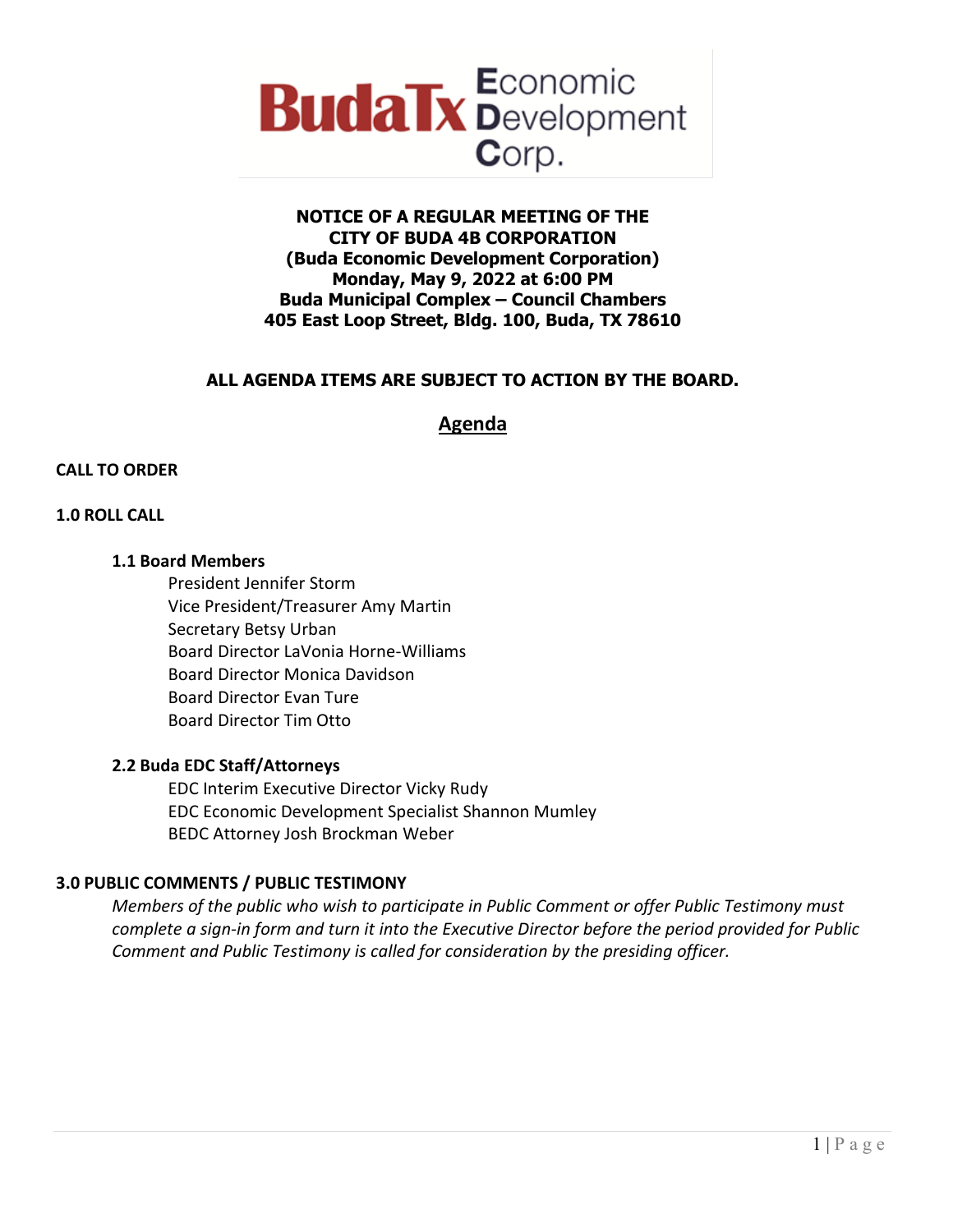## **3.1. PUBLIC HEARING**

**In accordance with Texas Local Government Code Section 505.158 and 505.159, the City of Buda 4B Corporation, ("Buda EDC"), will receive public comments related to a program, project, and proposed budget amendment creating a marketing and promotional budget category from reserve funds for Tourism Promotion program and project expenditures in an amount not to exceed \$75,000.00.** 

## **4.0 GENERAL AGENDA ITEMS**

# **4.1 Approval of the April 11, 2022, regular Board meeting minutes**

## **4.2 Financials**

- 4.2.1 Discussion and possible action regarding EDC March 2022 Financials and approval of March expenditures
- 4.2.2 Discussion and possible action regarding authorization of transfer of \$3 million from the EDC operating account at Broadway Bank to the Texas Local Government Investment Pool (TexPool)
- 4.2.3 Discussion and possible action to approve and authorize a Resolution Amending Authorized Representative(s) for the EDC's TexPool account

#### **4.3 Budget**

- 4.3.1 Discussion regarding possible EDC financial participation in a potential Navigator position in the City of Buda Planning and Development Department
- 4.3.2 Discussion regarding additional board input to the Finance Committee on the 2022/2023 budget
- **4.4 Discussion and possible action regarding a possible recommendation to City Council to remove the Gatway Overlay Corridor at the interection of South Loop 4 and Robert S. Light**
- **4.5 Discussion and possible action to authorize amended program guidelines, eligibility criteria and grants available under the Buda Business Development Program.**
- **4.6 Discussion and possible action to authorize additional expenditures in the amount of \$51,500 and to authorize an amended work proposal from Pape Dawson for engineering work on City-owned property in downtown Buda, such proposal to include subsurface utility engineering (SUE) work performed by The Rios Group**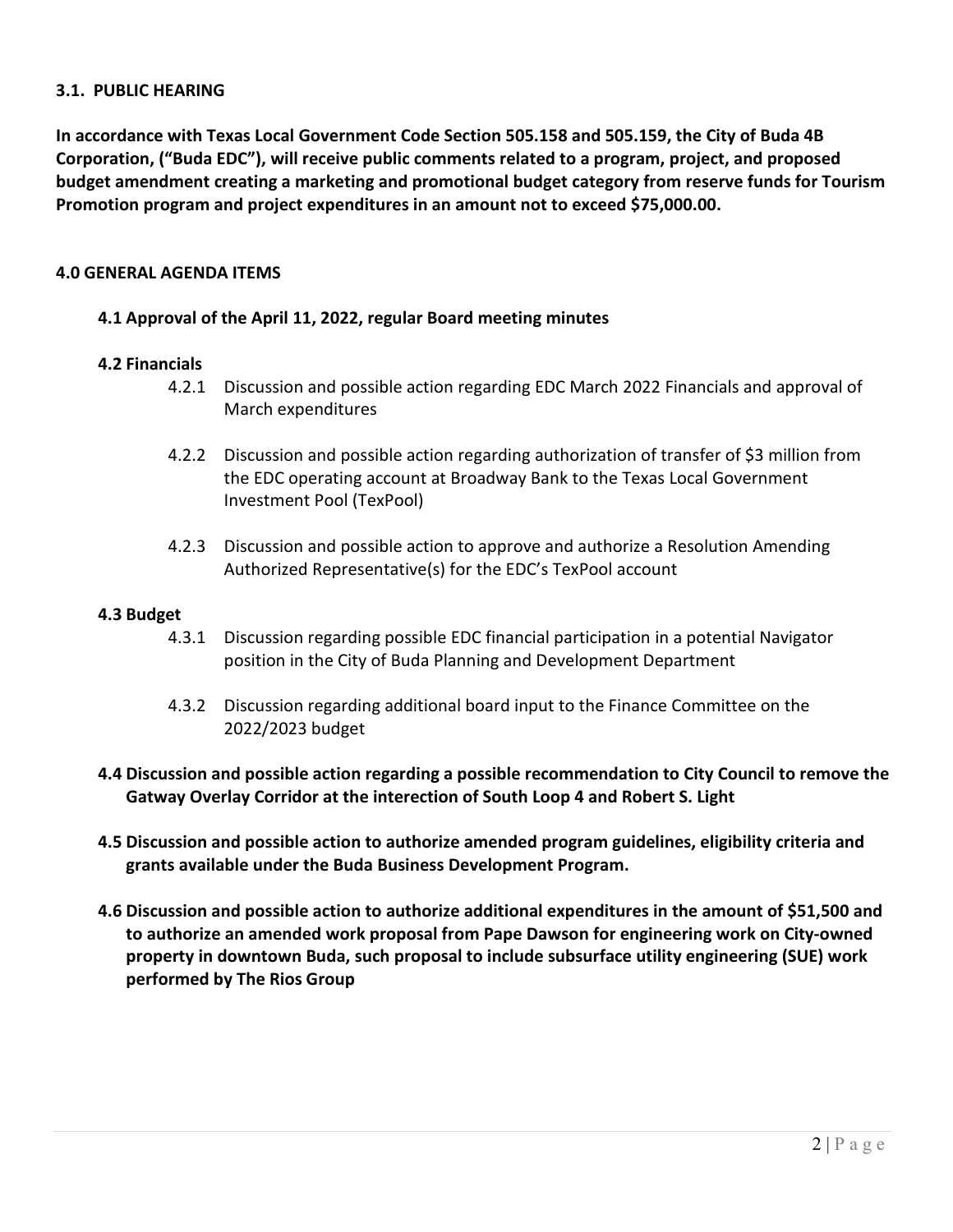# **4.7 Chief Executive Officer**

- 4.7.1 Discussion and possible action regarding the change in position title for the EDC chief administrative employee from Executive Director to Chief Executive Officer
- 4.7.2 Discussion and possible action regarding the approval of a proposed job description and position posting for Buda EDC Chief Executive Officer
- **4.8 Discussion and possible action to approve a budget amendment creating a marketing and promotional budget category and program from reserve funds for Tourism Promotion in an amount not to exceed \$75,000.00.**
- **4.9 Discussion and possible action to clarify the board's March 7, 2022 decision to approve promotional support for amphitheater events in Buda sponsored by Happy Hobo, LLC.**

# **5.0 UPDATES**

# **5.1 Buda EDC/Staff Report**

- 5.1.1 Project/EDC Activities
- 5.1.2 Business Retention
- 5.1.3 Land Use Map updates
- 5.1.4 Buda Chamber Activities

## **5.2 Buda EDC Board Reports**

- 5.2.1 Finance Committee (Martin, Otto, Storm)
- 5.2.2 Buda EDC Incentive Review Committee (Urban, Ture, Storm)
- 5.2.3 Buda EDC Personnel Committee (Storm, Urban, Martin)
- 5.2.4 Events Committee (Martin, Otto, Urban)
- 5.2.5 City/BEDC Incentive Task Force (Storm, Horne-Williams)
- **5.2.6** Land Committee (Storm, Davidson, Urban**)**

## **5.3 Other Committee Reports**

- 5.3.1 Mobile Food Truck Ad Hoc Committee (Davidson)
- 5.3.2 Small Business Task Force (Storm)
- 5.3.3 Buda Bond Oversight Committee (Urban)
- **5.4 City Activities -** Capital Improvement Projects, Road Projects, Finance, Grants, Tourism, Events, Parks & Recreation, Legislative, Library, Development Projects

## **6.0 FUTURE AGENDA ITEMS**

#### **7.0 ADJOURNMENT**